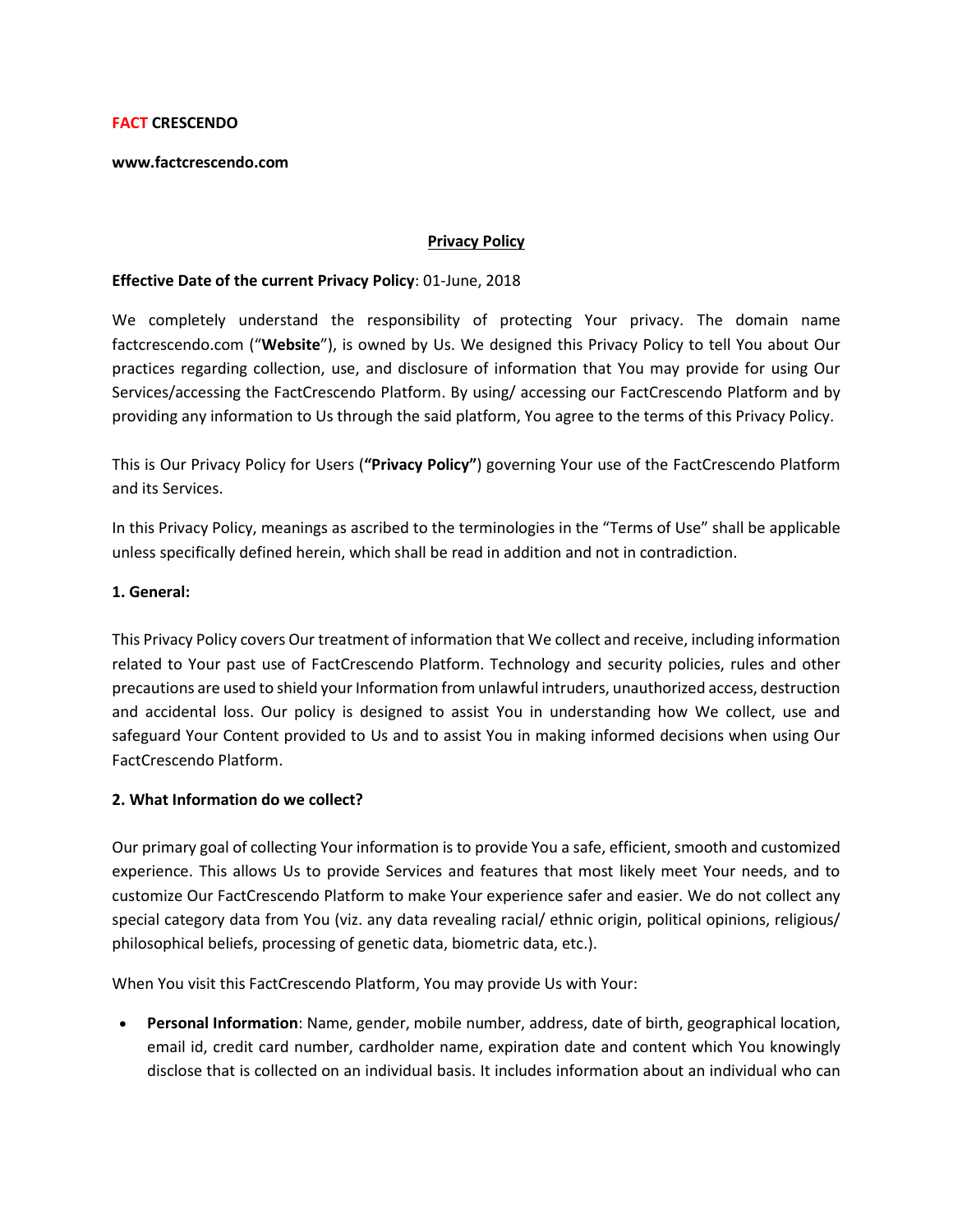be identified from that data (or from the other information either in Our possession or likely to come into Our possession).

- **Billing Information:** In the event of any applicable pricing policy, Complete name; complete address including city and pin code; contact number and email address; and the GSTN number (if applicable) to avail any input credit (optional). This Billing information as disclosed by You and collected by Us, where applicable and on being requested by You, will be used to raise the invoice against any Services availed by You.
- **Automatic Information**: We store all such information which automatically gets accessible to Us by the virtue of accessing Our Website on web, Your mobile device or on any other operating systems, as may be notified and added by Us, like location, email-id etc. (app permissions). We receive and store certain types of information whenever You interact with other persons or entities (if any) using the FactCrescendo Platform. For example, like many web sites, We use Cookies and We obtain certain types of information when Your Web browser accesses the Website or advertisements and other content served by or on behalf of Our Website. Cookie is a small data file that Our server sends to Your browser when You visit the FactCrescendo Platform ("Cookies"). The use of cookies helps us to assist Your use of certain aspects of the FactCrescendo. You can delete cookies at any time or You can set Your browser to reject or disable Cookies. We may use information from cookies for the following purposes:
	- Traffic monitoring;
	- IP address from which You access the FactCrescendo Platform;
	- type of browser and operating system used to access the FactCrescendo Platform;
	- date and time of your access to the FactCrescendo Platform;
	- pages you visit;
	- Internet address of the site from which you accessed the FactCrescendo Platform to recognize repeat visitors for statistical / analytical purposes.
- **Stored Information**: We store all such data which are shared by You or by a third party on Your behalf either at the time of installation or at any other later stage on Our FactCrescendo Platform such as image files, documents, etc.
- **Shared Information**: Mobile Number, Name, Your current location and any other such details which You may like to share. You can choose not to provide certain information, but then You might not be able to take advantage of respective features of the FactCrescendo Platform, if any. We use the information that You provide for such purposes as responding to Your queries and User Submissions.
- Personal Information, Automatic Information, Stored Information and Shared Information shall individually be referred as **"Personal Information", "Automatic Information", "Stored Information"**  and **"Shared Information"** and collectively as **"Your Content".**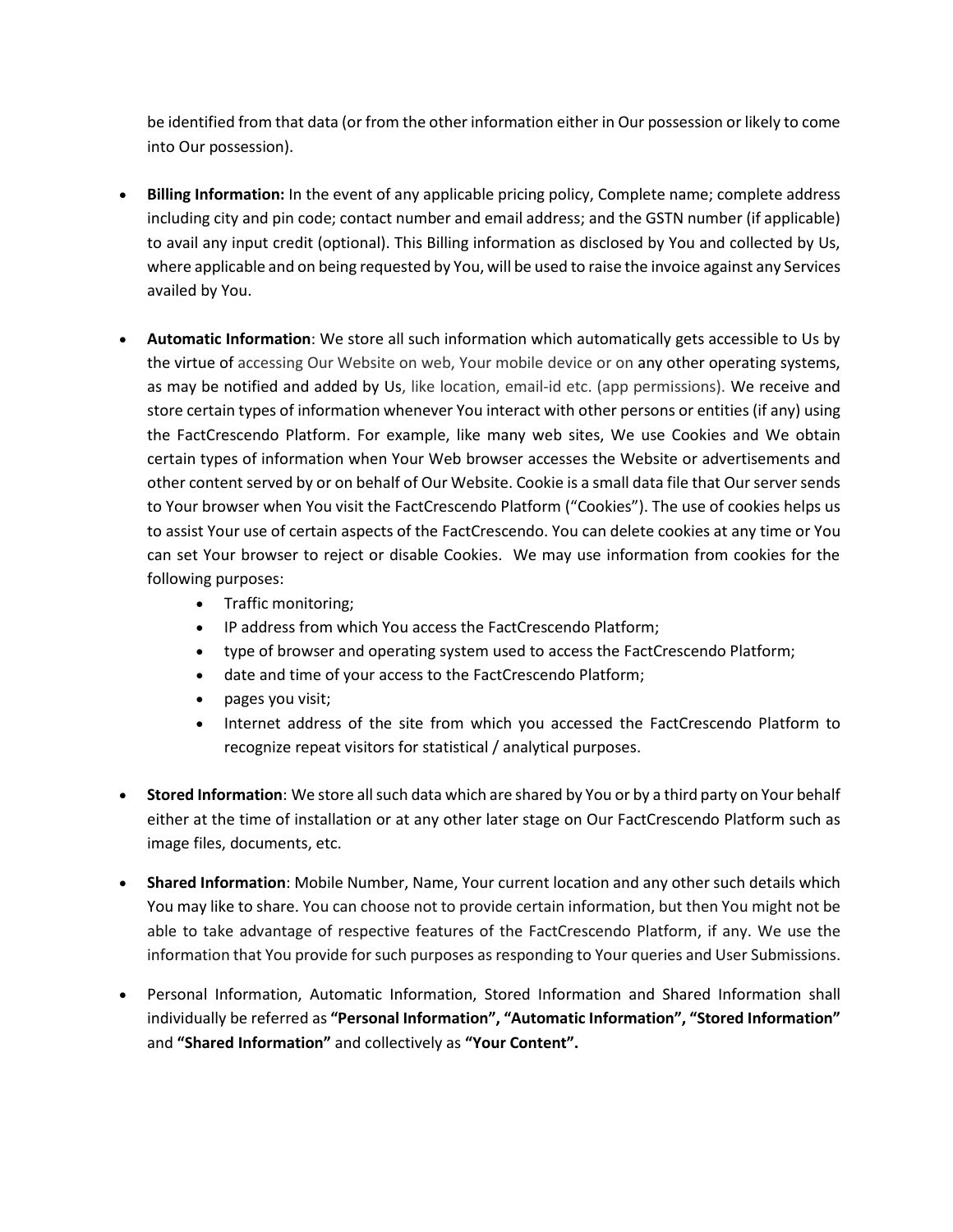## **3. Use of Your Content:**

For the purposes of this Privacy Policy, We are a Data Controller of Your Content, where Data Controller means the natural or legal person who (either alone or jointly or in common with other persons) determines the purposes for which and the manner in which any personal information are, or are to be, processes.

We may use the services of various vendors or service providers in order to process Your data more effectively, who may be referred as Data Processors which means any natural or legal person who processes the data on behalf of the Data Controller.

- We use Your Content for understanding Users in such a way as to provide better Services of Our FactCrescendo Platform.
- We use Your Content to customize your experience; detect and protect Us against error, fraud and other criminal activity; enforce our terms and conditions; and as otherwise described to You at the time of collection.
- We use Your Content to continually improve Our Service offerings; and
- We may use all Your Content provided by You to customize Your experience on Our FactCrescendo Platform by providing You with content that We think You might be interested in and to enhance Services continuously for Your better experience of using Our FactCrescendo Platform.
- We may use Your Content to contact You for Your reviews on the Website or Mobile Application and Your experience using the Services.
- We may use Your Content to deliver You advertising, including by serving and managing ads on the Services(s) or on third party sites and to tailor ads based on your interests and browsing history.
- We may share some or all Shared Information with our third party vendors for enabling better facilitation of Services.
- We hereby declare that We do not share Your Content with any third countries and do not have any subsidiaries where Your Content would be shared with.

# **4. Accessing and Updating Your Content:**

Where We have not obtained Your Content from You directly, but from Our vendors or any other sources, You shall be intimated about the identity and contact details of the controller of information, purpose, recipients of personal information, etc. within a reasonable time period. Even upon request We will provide You with information, in case it is not available with You, about whether We hold, or process on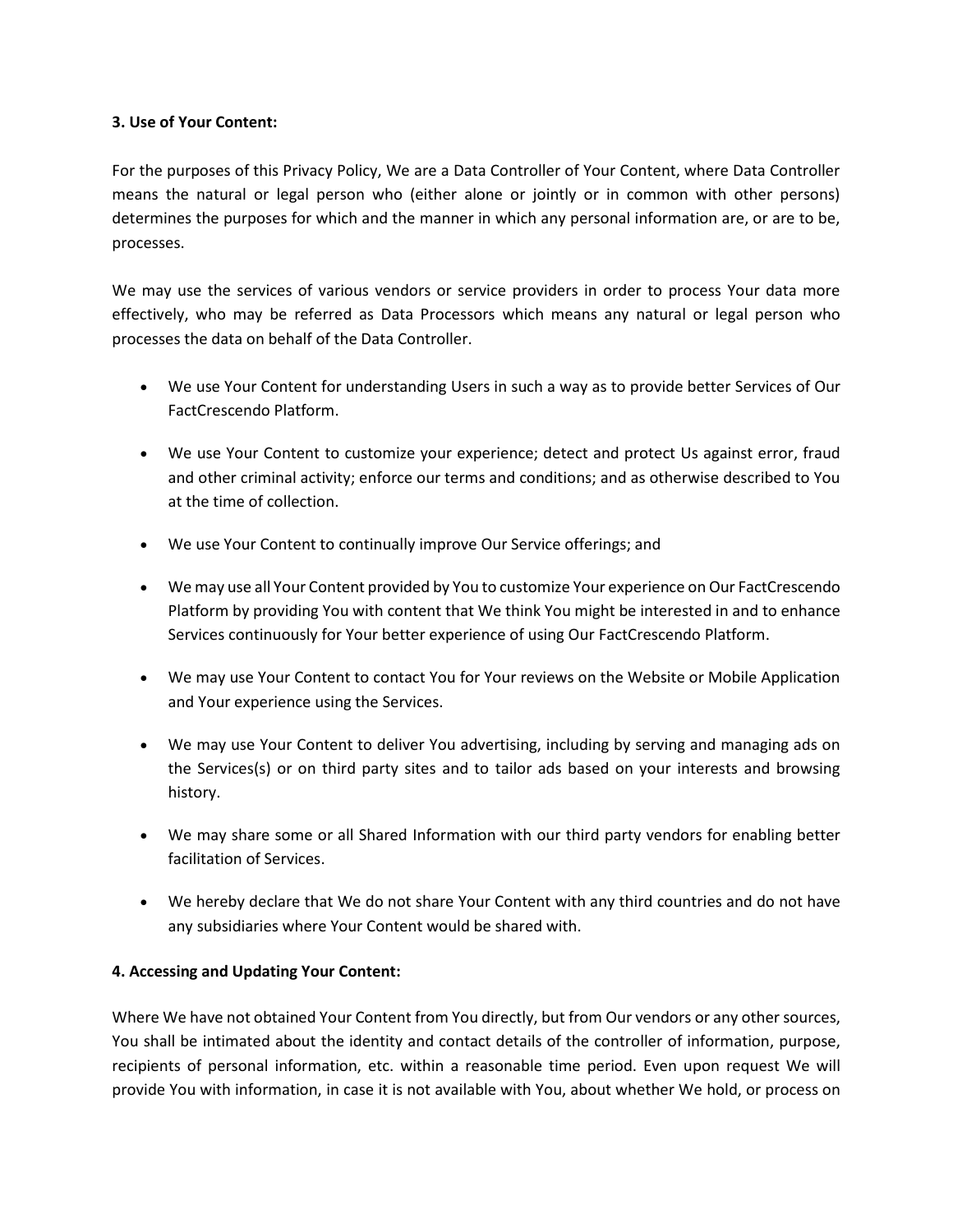behalf of a third party, any of Your personal information. To request this information please contact us at info@factcrescendo.com

You may update Your Content (that has been obtained by Us from You directly) at any time but for changing certain parts of Your Content, You may have to approach Our customer care at the contact information provided on [https://www.factcrescendo.com/contact-us/]. You acknowledge and agree such update is for Your interests and for improving personalization and service efficiency of the FactCrescendo Platform. We will retain and use this updated content for archiving purposes as necessary to comply with our legal obligations, resolve disputes, and enforce our agreements (if any).

We may decline to process requests that are unreasonably repetitive or systematic, require disproportionate technical effort (for instance, requests concerning information residing on backup tapes), jeopardize the privacy of others, would be extremely impractical, or for which access is not otherwise required. In any case where We perform activities so as to fulfil Your rights vide Clause 14 below, We perform them free of charge, except if doing so would require a disproportionate effort or if the requested information is already available with You.

## **5. What types of information are not allowed on FactCrescendo Platform?**

- Nudity or other sexually suggestive content;
- Hate speech;
- credible threats or direct attacks on an individual or group;
- Content that contains self-harm or excessive violence;
- Fake or impostor profiles; and
- Spam.

## **6. With whom We may share Your Content?**

- Generally, We will not disclose personally identifiable information that We collect through Your use of the FactCrescendo Platform to unaffiliated third parties. We reserve the right, however, to provide such information to Our affiliates, third party contractors, employees, contractors, agents, vendors and designees to the extent necessary to enable them to perform certain platform related Services (e.g., Website hosting, improve Website related services and features, or maintenance services) on Our behalf.
- We may share Your Content with third parties to permit such parties to provide services that help us to provide our business activities, which may include assisting us with marketing, advertising our product/service offerings, or providing, maintaining and improving the features and functionality of the Service(s), among other things. For example, we may provide personal information to our vendors for direct emailing of our newsletters or notifications of our product/service offerings.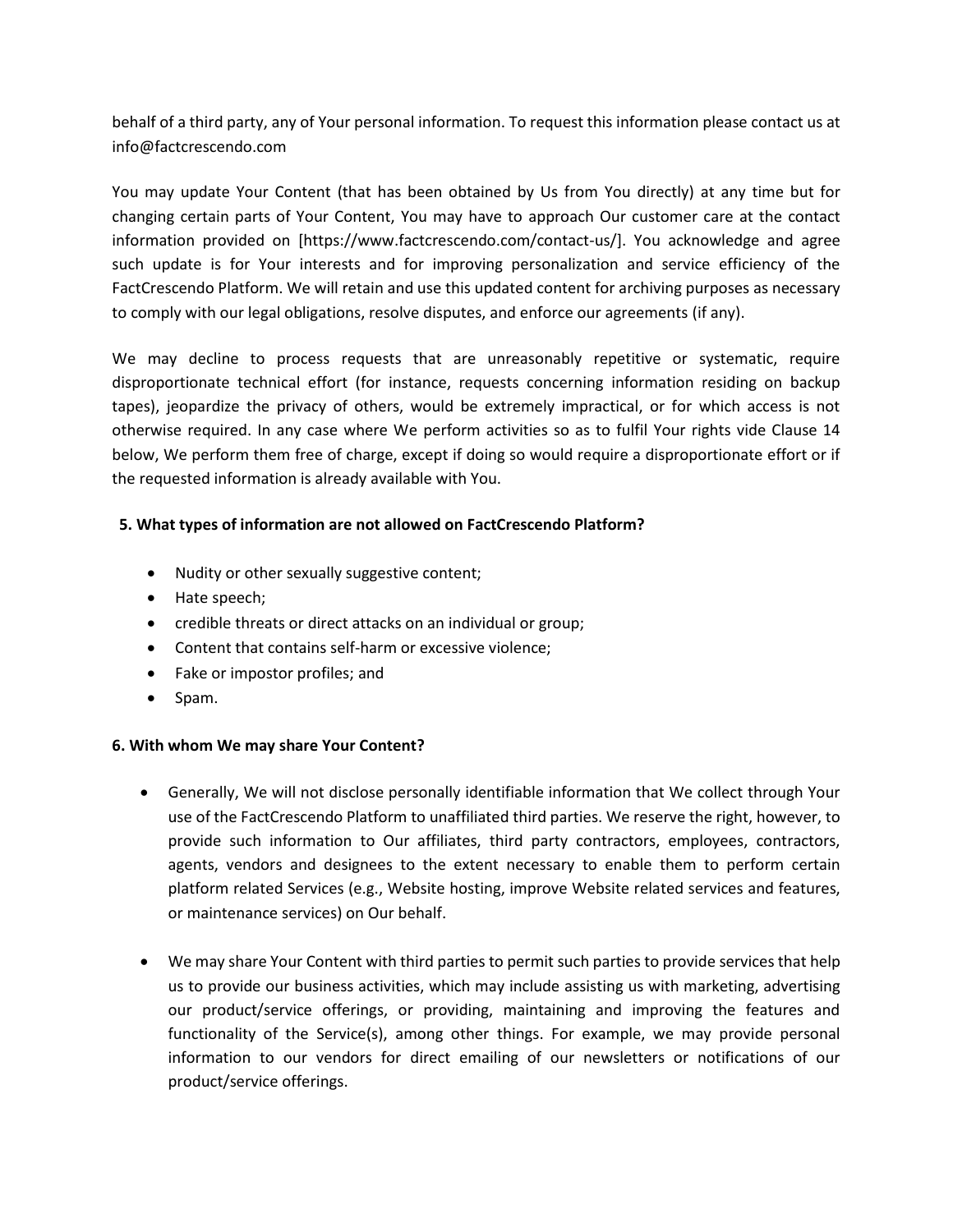- We may share Your Content with a third party if we have Your consent to do so.
- We also reserve the right to disclose such information to any third party if We believe that We are required to do so for any or all of the following reasons: (i) by law; (ii) to comply with legal processes or governmental requests; (iii) to prevent, investigate, detect, or prosecute criminal offenses or attacks on the technical integrity of the platform or Our network; and/or (iv) to protect the rights, property, or safety of Us or its employees, the users of the FactCrescendo Platform, the public, or You.

## **7. Technical and functional management of the FactCrescendo Platform:**

When You use Our FactCrescendo Platform, We may also process technical data such as Your IP-address, device ID, and information about the manufacturer, model, and operating system of Your operating device. We use this data to enable us to deliver the functionalities of the FactCrescendo Platform, resolve technical difficulties, and provide You with the correct (prevent the transmission of spam, viruses and/or unlawful, defamatory, obscene or otherwise undesirable material or content) and most up to date version of the platform.

## **8.Choice/Opt-Out:**

We provide You with the opportunity to opt-out of receiving non-essential (promotional, marketingrelated) communications from Us or on behalf of Our partners, and from Us in general, after accessing the FactCrescendo Platform.

## **9. Security:**

We take Your security seriously and We take precautions to keep Your Information secure. We have put in place appropriate physical, electronic and managerial procedures to safeguard the information We collect. However, due to the open communication nature of the internet, We cannot guarantee that communications between You and Us, or information stored on Our FactCrescendo Platform, will be free from unauthorized access by third parties. Any transmission of information by You to Our FactCrescendo Platform is at Your own risk.

## **10. Pubic Forums/ Blogs:**

We may create and host a public discussion forum or blogs for Users and the general public. Any information disclosed in these areas is deemed public information and each User is responsible for and should exercise caution when disclosing personal information on these forums/ blogs. We are not responsible for any such information disclosed or any action taken as a result of the disclosed information.

## **11. How long We retain Your Content:**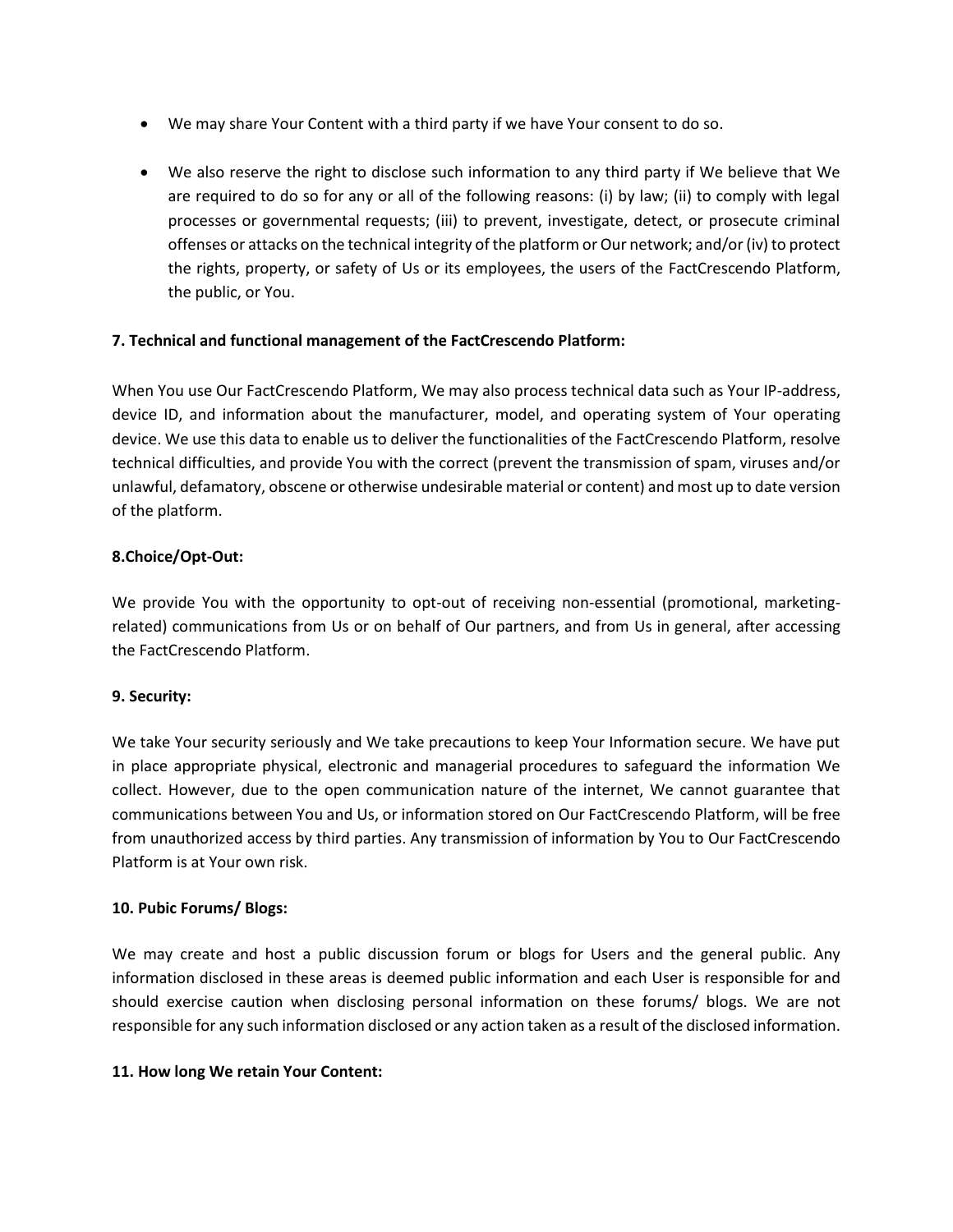We will retain Your Content for as long as is needed to fulfill the purposes outlined in this Privacy Policy, unless a longer retention period is necessary, required or permitted by applicable law for archiving purposes in the public interest, scientific/historical research or statistical purposes (depending on circumstances, compatible processing purposes may include compliance/ legal consideration, tax, accounting, security & fraud prevention or other legal requirements). We delete all Your Personal Information on the expiry of 14 days after the termination of the Services or termination of access to the FactCrescendo Platform, whichever is later, except as otherwise prohibited by applicable law.

For personal information that we may process on behalf of our vendors, we will retain such personal information in accordance with the terms of our agreement with them, subject to applicable law.

# **12. Legal Disclaimer:**

We reserve the right to disclose Your personally identifiable information as required by law and when We believe that disclosure is necessary to protect Our rights and/or to comply with a judicial proceeding, court order or legal process served on Our FactCrescendo Platform. We may be required to share the aforesaid information with government authorities and agencies for the purposes of verification of identity or for prevention, detection, investigation including cyber incidents, prosecution and punishment of offences. You agree and consent for Us to disclose Your Information, if so required under the applicable law.

## **13. Grievance Redressal:**

If You find any discrepancies or have any grievances in relation to the collection, storage, use, disclosure and transfer of Your Personal Information under this Privacy Policy or other terms and conditions, please contact Us on info@factcrescendo.com

## **14. Rights:**

To ensure fair and transparent processing of Your Content, You shall have the following rights and any information that shall be shared by Us with You vide these rights shall be in electronic form:

- ask for storage period of Your Content;
- request for accessing Your Content;
- right to rectification of Your Content without undue delay;
- right to erasure of Your Content without any undue delay, except where processing is necessary for legal purpose and public interest;
- right to restrict processing or to object to processing of Your Content. We shall endeavour to communicate the recipients of Your Content about any rectification or erasure of Your Content;
- right to request information of the recipients of Your Content;
- right to data portability, where technically feasible;
- right to lodge a complaint with a supervisory authority;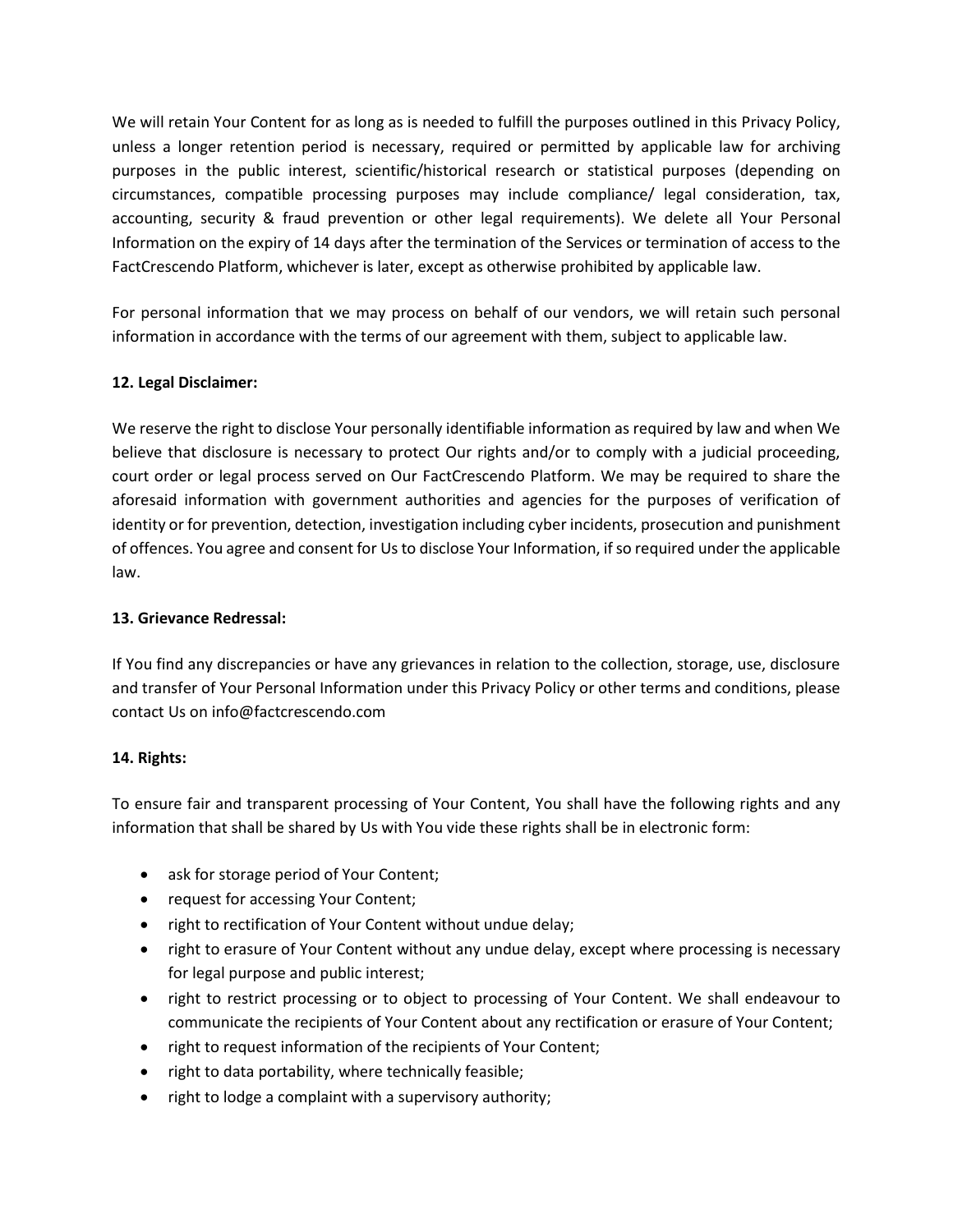- right to know the source from where Your Content originated, in case it was not obtained directly from You;
- right to access (or obtain from Us a confirmation if Your Content is being processed by Us) the purpose of processing, recipients of Your Content. In the events Your Content is transferred to a third country, we hereby inform You that we will undertake appropriate binding safeguards for such transfer;

# **15. A Special Note about Children:**

The Services are not directed towards children under 18 (eighteen), they are not allowed to use the Service, or provide personal data. If We discover that We have collected personal information from a child under 18, We will delete that information immediately.

## **16. Revisions to Privacy Policy**:

We reserve the right to update and revise this Privacy Policy at any time. You can determine if this Privacy Policy has been revised since Your last visit by referring to the **"Effective Date of the current Privacy Policy"** date at the top of this page. You should therefore review this Privacy Policy regularly to ensure that You are aware of its terms and amendments. Your use of FactCrescendo Platform constitutes Your acceptance of the terms of the Privacy Policy as amended or revised by Us.

## **17. Governing Law:**

The laws of India, shall govern this Privacy Policy, regardless of Your location. You hereby expressly consent to exclusive jurisdiction and venue located in, Aurangabad, Maharashtra, India, for all matters or disputes arising out of or relating to these Terms of Use or Your access or use of the FactCrescendo Platform.

ANY CAUSE OF ACTION ARISING OUT OF OR RELATED TO THESE TERMS OF USE OR YOUR USE OF THE FACTCRESCENDO PLATFORM MUST BE BROUGHT BY YOU WITHIN ONE (1) MONTH OF THE DATE SUCH CAUSE OF ACTION FIRST AROSE, OR SUCH CAUSE OF ACTION IS FOREVER WAIVED BY YOU. EACH CAUSE OF ACTION SHALL BE ADJUDICATED INDIVIDUALLY, AND YOU AGREE NOT TO COMBINE YOUR CLAIM WITH THE CLAIM OF ANY THIRD PARTY.

## **18. Legal Basis for Processing (European Union only):**

If You are an individual from the European Economic Area (EEA), Our legal basis for collecting and using Your Content will depend on the personal information concerned and the specific context in which We collect it. However, We will normally collect Your Content from You only where: (a) We have Your consent to do so, (b) where We need Your Content to perform a contract with You (e.g. to deliver the verification results for the stories/claims submitted by You), or (c) where the processing is in Our or a third party's legitimate interests (and not overridden by Your data protection interests or fundamental rights and